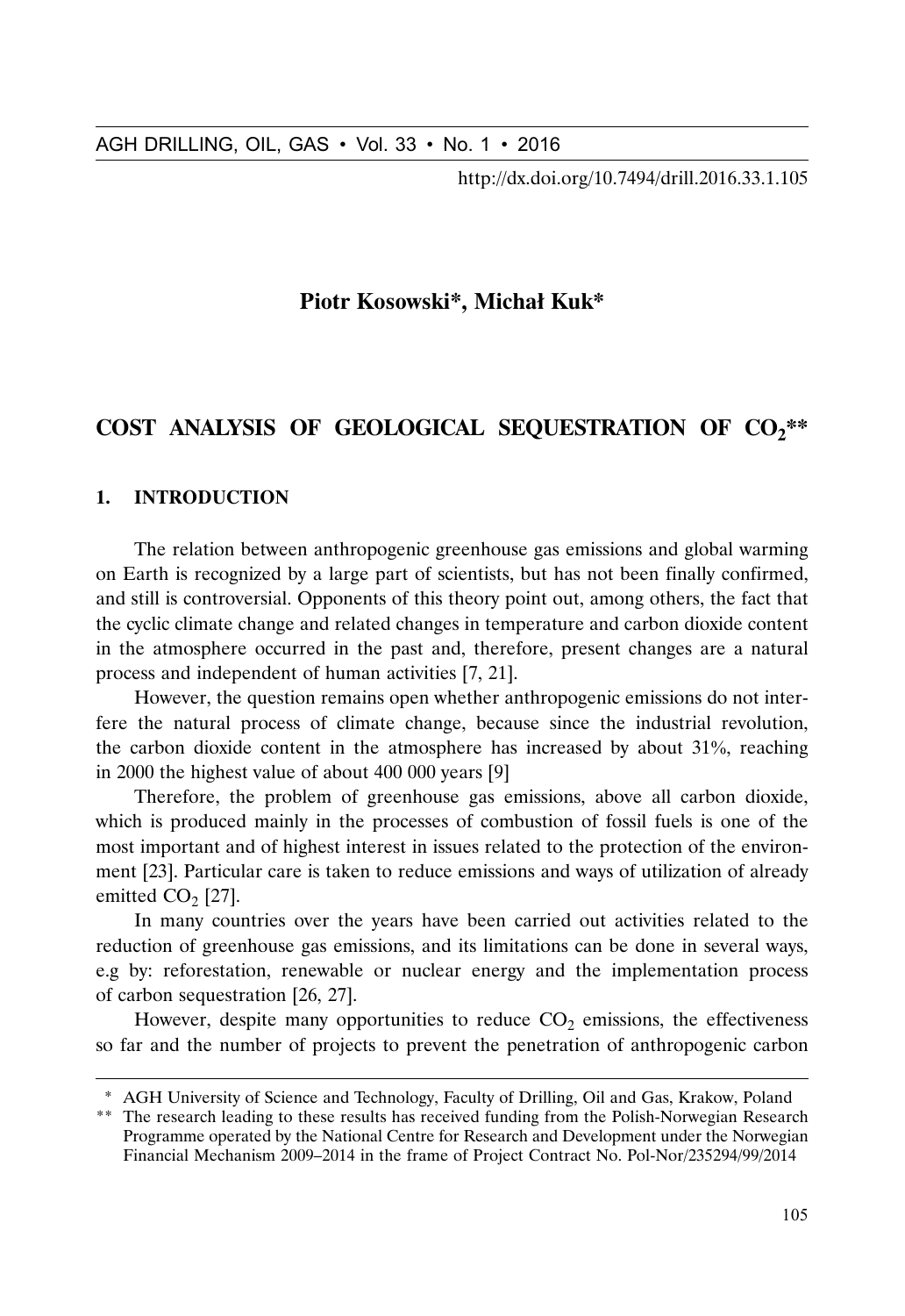dioxide in the atmosphere is small. If no measures are taken to significantly reduce emissions, some experts predict an increase in the average temperature of the Earth in 100 years from about 1.4°C to 5.8°C, and the effect of increase in the average temperature of the Earth may be a drastic change in climate, related to adverse weather conditions such as hurricanes or floods [8].

In order to reduce  $CO<sub>2</sub>$  emissions is used, among other things, carbon sequestration, understood as a process of separation and capture of  $CO<sub>2</sub>$  from the flue gas stream. Sequestration may take place in the following ways [28]:

- physical (geological storage),
- chemical (mineral sequestration of carbon dioxide),
- biological (reforestation, biomass).

While sequestration methods can be divided into:

- direct catching carbon dioxide before it discharges to atmosphere),
- indirect involving the removal of carbon dioxide from the atmosphere.

As part of direct sequestration we distinguish among others: storage in aquifers, storage in exploited oil and natural gas deposits, storage in coal seams, storage in the oceans. In contrast, indirect sequestration include: reforestation, the use of carbon dioxide as an activator of algae growth, factors enhancing plant growth [23, 28].

The article specifically mentions factors affecting the cost of geological sequestration, which consists capture carbon dioxide before its discharge into the atmosphere, transport to a storage location and its subsequent injection into a suitable geological structures.

Additional benefit when used in the process of hydrocarbon, is possibility to increase exhaustion coefficient and gaining further extraction. The origins of geological sequestration date back to 1952, when technology for injection of liquid  $CO<sub>2</sub>$  into reservoirs was patented.

Geological storage consists of several stages: separation of carbon dioxide, transport, compression and injection as well as monitoring behavior of  $CO<sub>2</sub>$  in geological structure. However, due to the high costs of geological sequestration, it is not currently the most popular method used to reduce  $CO<sub>2</sub>$  emissions. The amount of carbon dioxide, which has been crowded in geological structures is low, and moreover most of the  $CO<sub>2</sub>$ used to this type of project is derived from natural sources [23].

# 2. THE CHOICE OF CO<sub>2</sub> SOURCES

Important point in the planning process of carbon sequestration is a choice of the gas source (emitter). This is an important step as if not chosen correctly, it may influence the costs of sequestration process. When selecting the emitter of carbon dioxide should be taken into account factors such as the amount of gas produced and its concentration in the exhaust gas, the location of the emitter (the distance from the target site injection of gas) and the composition of exhaust gases. The selected source should emit exhaust gases with a relatively high carbon dioxide content.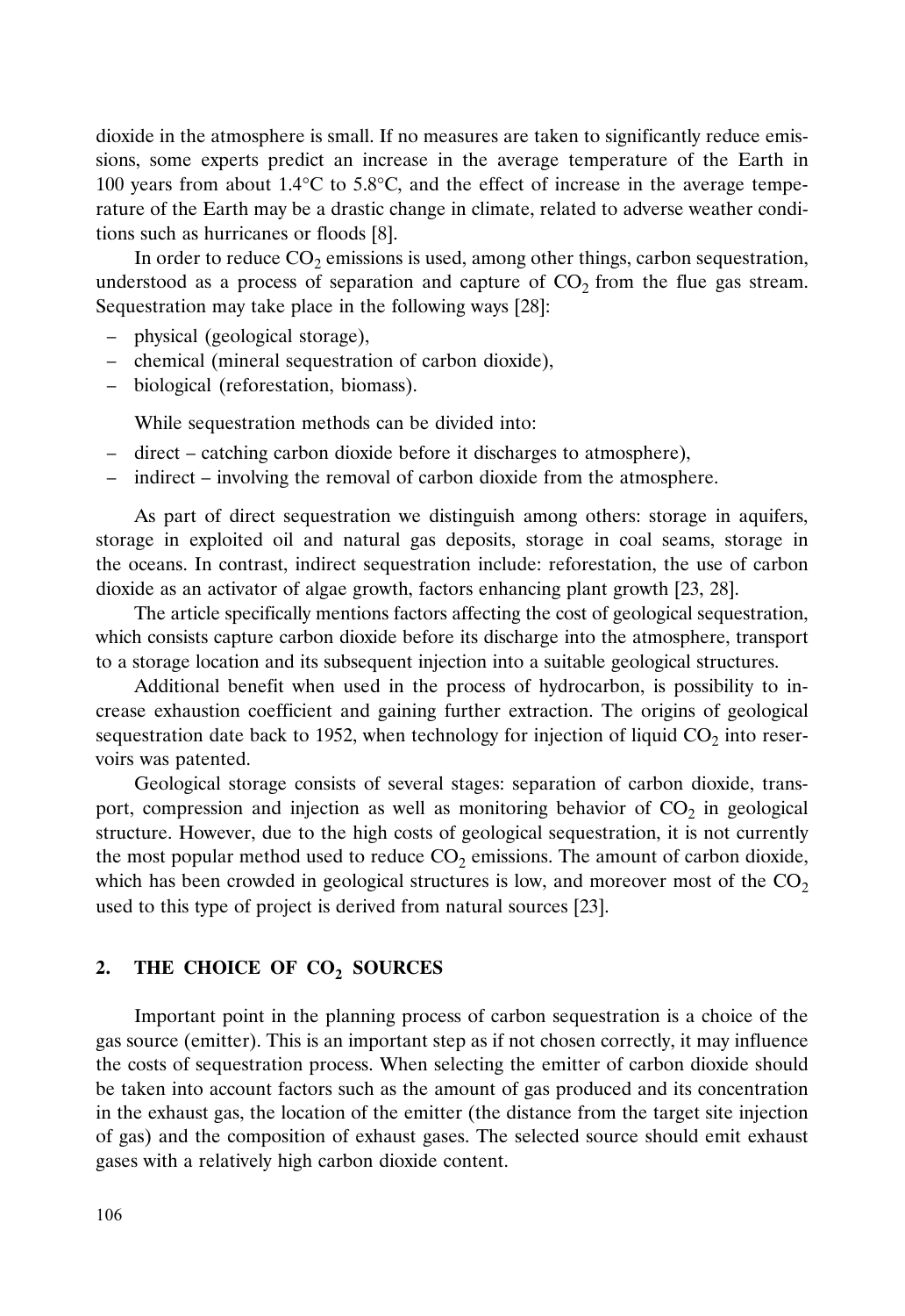However, due to the amount and availability, the most popular source of emissions of  $CO<sub>2</sub>$  are fossil fuel power plants. Among the power plants usually chosen, are those with power over 1 MW, a minimum power, for which it can be considered the construction of a plant for separation of carbon dioxide from the flue gases [16].

According to Benson S.M. [1], average project injecting carbon dioxide into oil fields requires an inlay around 4 Mt/year, while most fossil fuel power plants, have between 500–1000 MW power [21], what reflects into production of carbon dioxide at a level of 6 Mt/year to 8 MT/year, and this is a sufficient value to connect the underground storage with advanced methods of extraction (CCS-EOR) [9].

Another important criterion based on which separation technology is chosen, is the composition of exhaust gas, which depends on, among others, combustion technology and fuel used [4]. In addition, the distance between the source of carbon dioxide and its place of injection should be considered [17].

#### 3. **SEPARATION OF CO<sub>2</sub>**

Separation is an important step in the process of sequestration. Most of the literature indicates that the cost of separation of carbon dioxide from flue gases is between 50% and even 75% of the sequestration process [12], and is dependent on [2, 9, 27]:

- kind of emitter,
- content of exhaust,
- amount of exhaust,
- technology of  $CO<sub>2</sub>$  separation.

Taking into account available technologies and the possibility of separation, the most expensive source from which we can separate carbon dioxide is the petrochemical industry. The second place in terms of costs of obtaining carbon dioxide, are power plants. However, due to their large number and volume of production of  $CO<sub>2</sub>$  they are the best source of obtaining this gas.

The cost of capturing in this case ranges from 35  $\frac{1}{2}$  to 40  $\frac{1}{2}$  tCO<sub>2</sub>. A similar carbon dioxide capture expense  $(25 \text{ s}/tCO_2)$  has separation during the steel production. By far, the best source for purely commercial reasons, is the chemical industry. With a small amount (8  $f(CO_2-9 \frac{f}{CO_2})$  carbon dioxide can be obtained. Summary of average costs is shown in Figure 1.

There are three main approaches to carbon dioxide separation from combustion processes:

- post-combustion method,
- pre-combustion method,
- oxy-fuel combustion method.

Post-combustion capturing of  $CO<sub>2</sub>$ , or separation of carbon dioxide from the flue gas, is the most expensive, and therefore the least profitable. The cost per ton of separated carbon dioxide is from \$80 to \$107.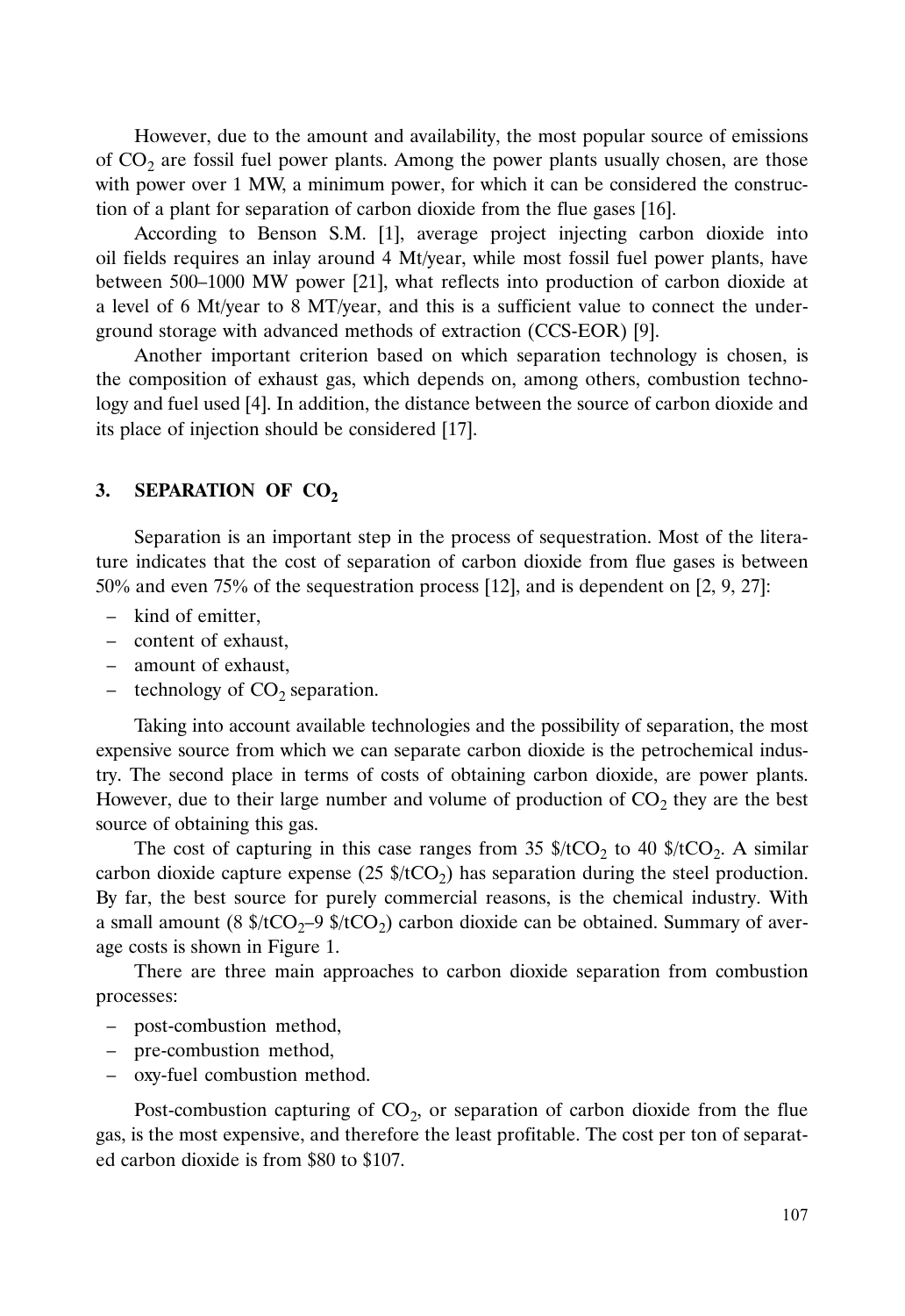

**Fig. 1.** Average cost of carbon dioxide separation depending on the source of emission [8–10]

In contrast, pre-combustion separation process, wherein the capture of  $CO<sub>2</sub>$  occurs prior to combustion. An alternative method to the mentioned above, is the use of combustion in pure oxygen (oxy-combustion). With this process, the exhaust gases contain mainly carbon dioxide and water vapor [14].

The costs of separation of a tonne of  $CO<sub>2</sub>$  depending on the method, are as follows (Fig. 2) [11]:

- post-combustion: \$80 \$107,
- pre-combustion: \$55 \$67,
- oxy-fuel combustion: \$52 \$78.



**Fig. 2.** The range of costs of  $CO_2$  separation from combustion process [11]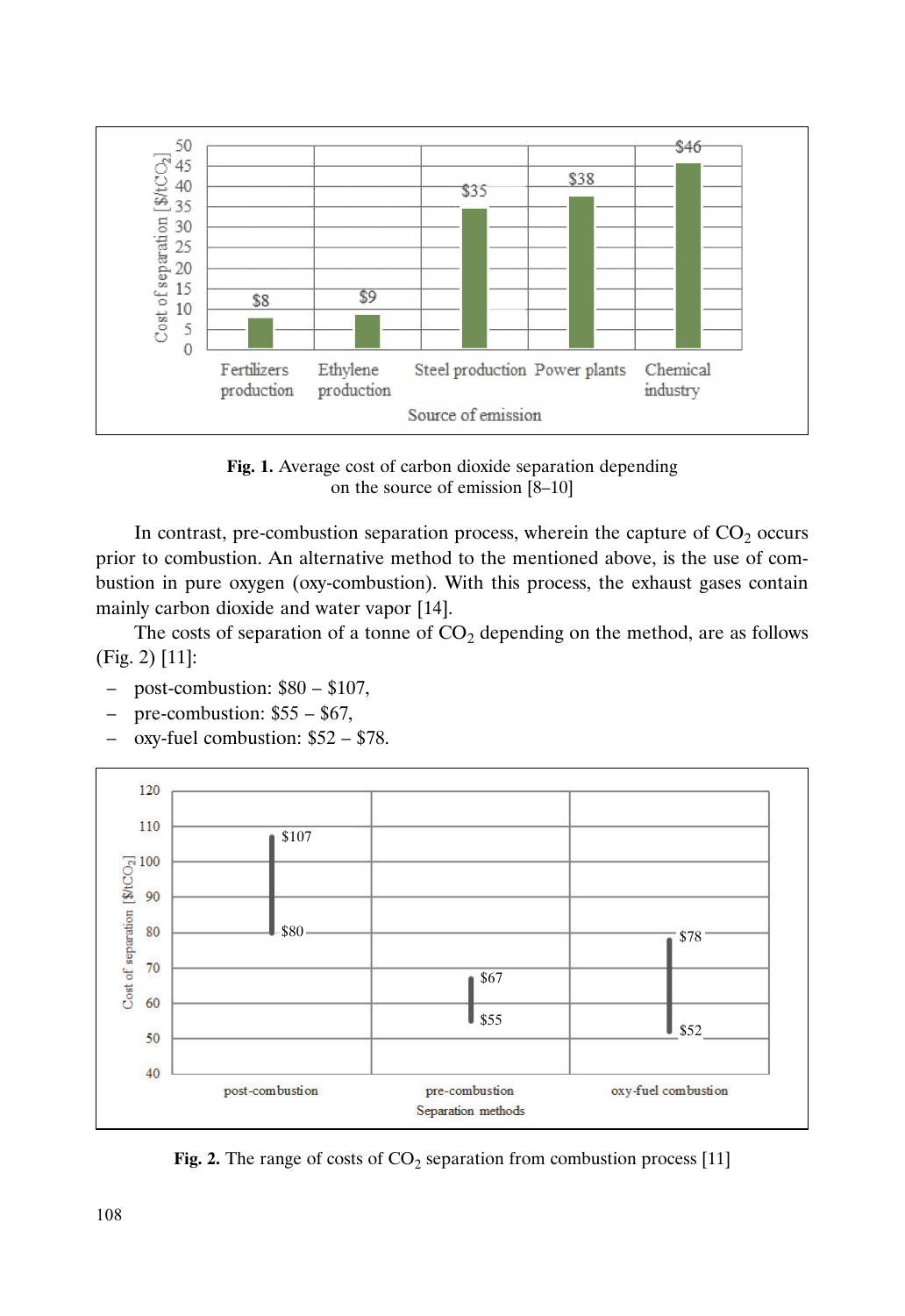As can be seen from the above examples, the cost of separation depends on many factors, and its range varies from a few to a few hundred dollars in extreme cases, which means that each project must undergo an individual assessment of costs.

## **4. TRANSPORT**

Another factor influencing the overall cost of the process of carbon sequestration is to transport from a source to a place of injection, and its cost depends on, among others [3, 8, 9, 27]:

- distance from the source (most important factor),
- way of transport (pipeline, tanker, transport wheel),
- assumed flow,
- terrain (rivers, mountains, frozen ground),
- infrastructure encountered on the path of the pipeline,
- legal regulations.

The most common methods of transmission are: the transport of gas by a pipeline or sea transport – using tankers. The costs of carbon dioxide pipeline transport consist of such factors as the volume (diameter) of the pipe and the characteristics of the where it will be located [10].

The cost of pipeline transport ranges from 0.20  $\frac{1}{2}$  to 40  $\frac{1}{2}$  (tCO<sub>2</sub>, but in most of the literature it is in the range of 6  $\frac{8}{2}CO_2$  to 8  $\frac{8}{2}CO_2$  [4]. The cost of transport by sea is closely related to the distance of gas transferring, but its price is affected by additional factors such as [3, 21]:

- capacity available for the medium,
- costs of uploading and downloading system,
- cost of liquefaction of carbon dioxide.

A detailed influence of factors on the total cost of tanker transport is shown in Figure 3.

Another way to deliver  $CO_2$  is a road transport. This way carbon dioxide can be transported with a use of professional road tanker. In this case, the cost of carbon dioxide transport, at a distance of about 100 km is \$16, although in the case of larger volumes of gas and large distances, price sharply increases. [14].

Figure 4 shows the cost of transport of  $CO<sub>2</sub>$  depending on the distance between the emitter and the place of injection. It can be noticed that up to the distance of about 1500 km it pays to transport carbon dioxide by a pipeline. However, above this value, if possible, must be considered sea transport, due to the high costs associated with the infrastructure that is essential for the proper operation of the pipeline [15].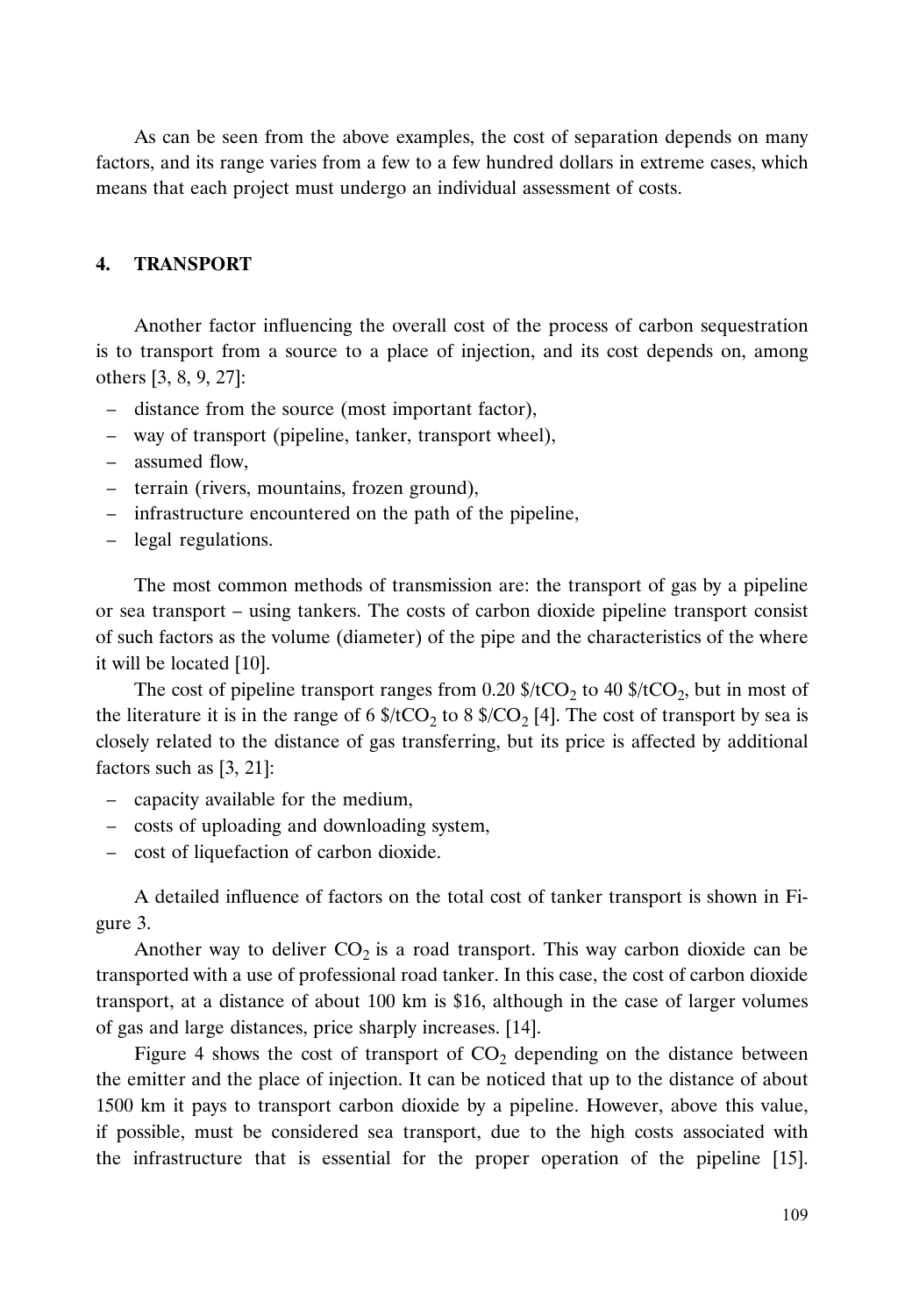the more losses it generates, and thus it requires more devices that will raise the pressure of carbon dioxide flow [17, 20].



**Fig. 3.** Factors influencing the total cost of the sea transport [21]



**Fig. 4.** Cost of transport depending on distance (Texas) [3]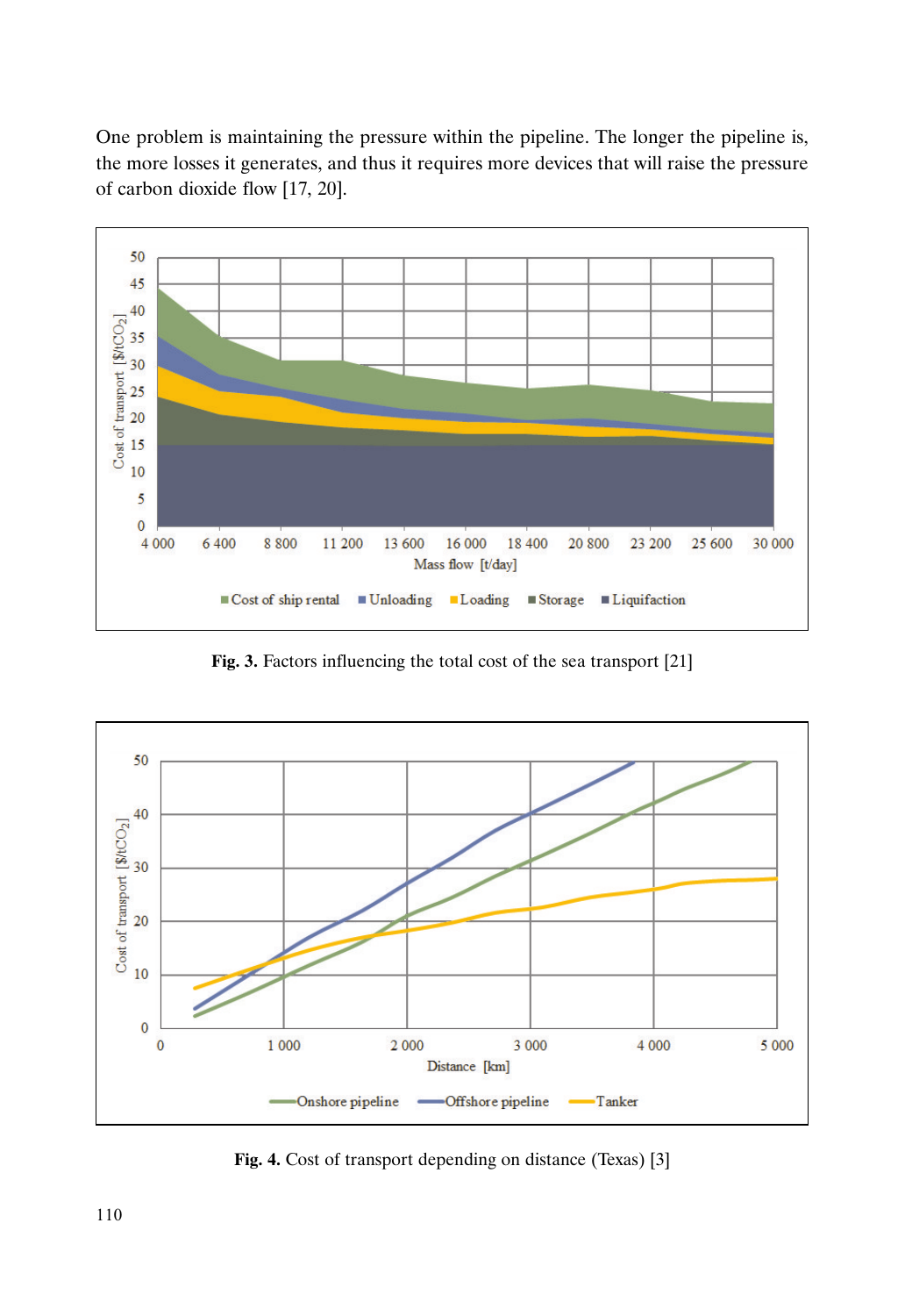

**Fig. 5.** The cost of transport depending on the mass flow of the medium on land and sea [3]

The cost of transport decreases with increasing amount of carbon dioxide transfer (Fig. 5).

# **5. INJECTION**

The last important factor influencing the cost of sequestration of  $CO<sub>2</sub>$  is injection and monitoring. This step consists of injection pressurized gas into the deposit in order to store it in a reservoir rock, or to obtain additional energy, which will increase production of hydrocarbons (in case of applying the method CCS EOR).

Injection of gases (including carbon dioxide) is a very effective method of EOR (enhanced oil recovery) for light oil and of average weight, and its use can increase the rate of exhaustion from  $10\%$  to  $30\%$  [19, 14].

Following factors influence the cost of carbon dioxide injection [8]:

- location of injection well,
- depth of injection,
- average temperature in reservoir rock,
- injection rate,
- the amount of injected  $CO<sub>2</sub>$ ,
- the permeability of the reservoir rock.

Additionally, the cost of the injection affects the amount of  $CO<sub>2</sub>$ . This dependency is shown in Figure 6.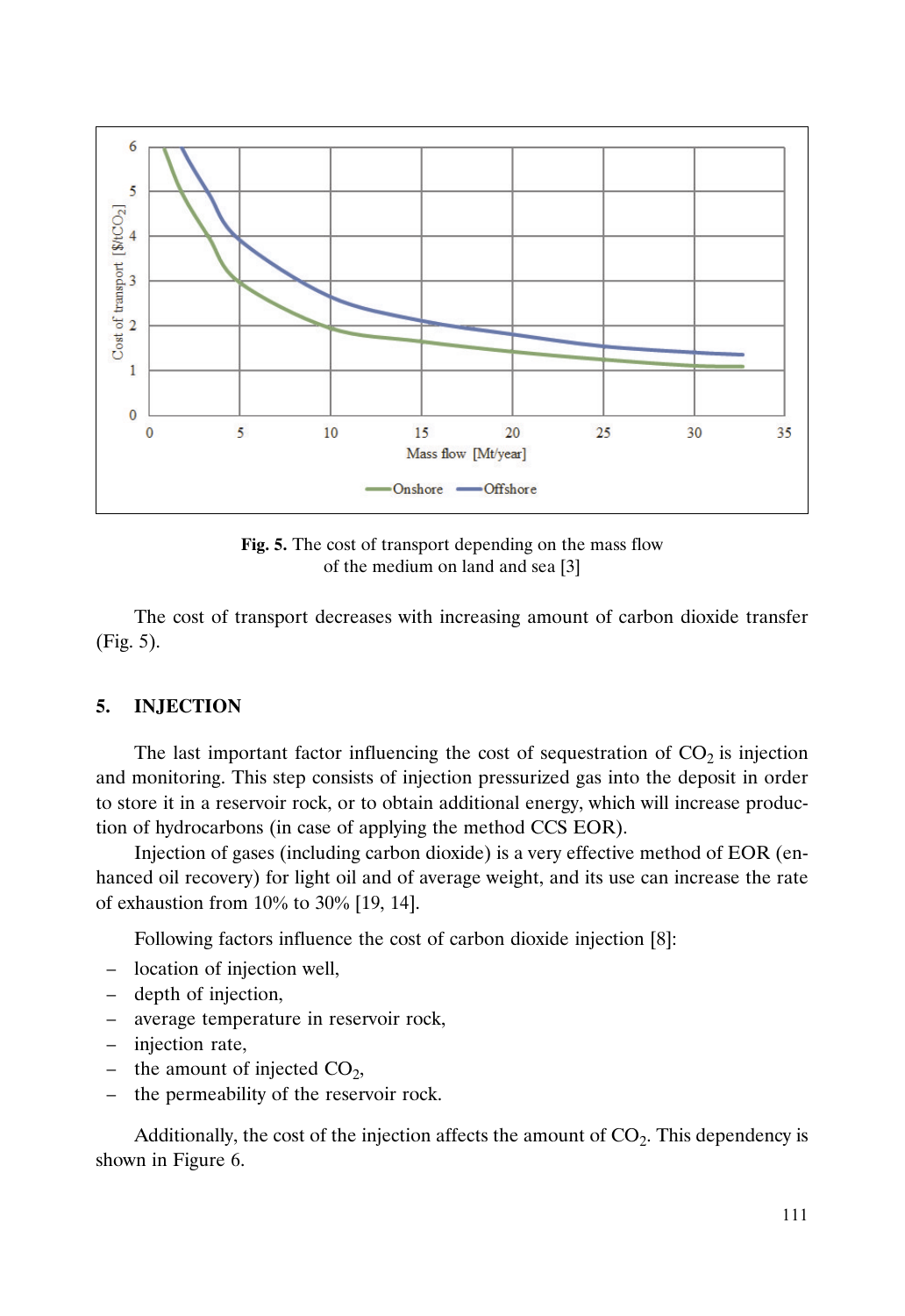

**Fig. 6.** The cost of injection depending on the amount of  $CO_2$  captured [13]

Another factor influencing the cost of injection is the depth of structures where gas is injected (Fig. 7).



**Fig. 7.** The cost of various factors influencing the total price of sequestration process for individual deposits located in Australia [5]

In majority of cases shown on the chart, the cost of injection to the structures located at shallow depths with the cost of  $CO<sub>2</sub>$  injection into deep rock formations was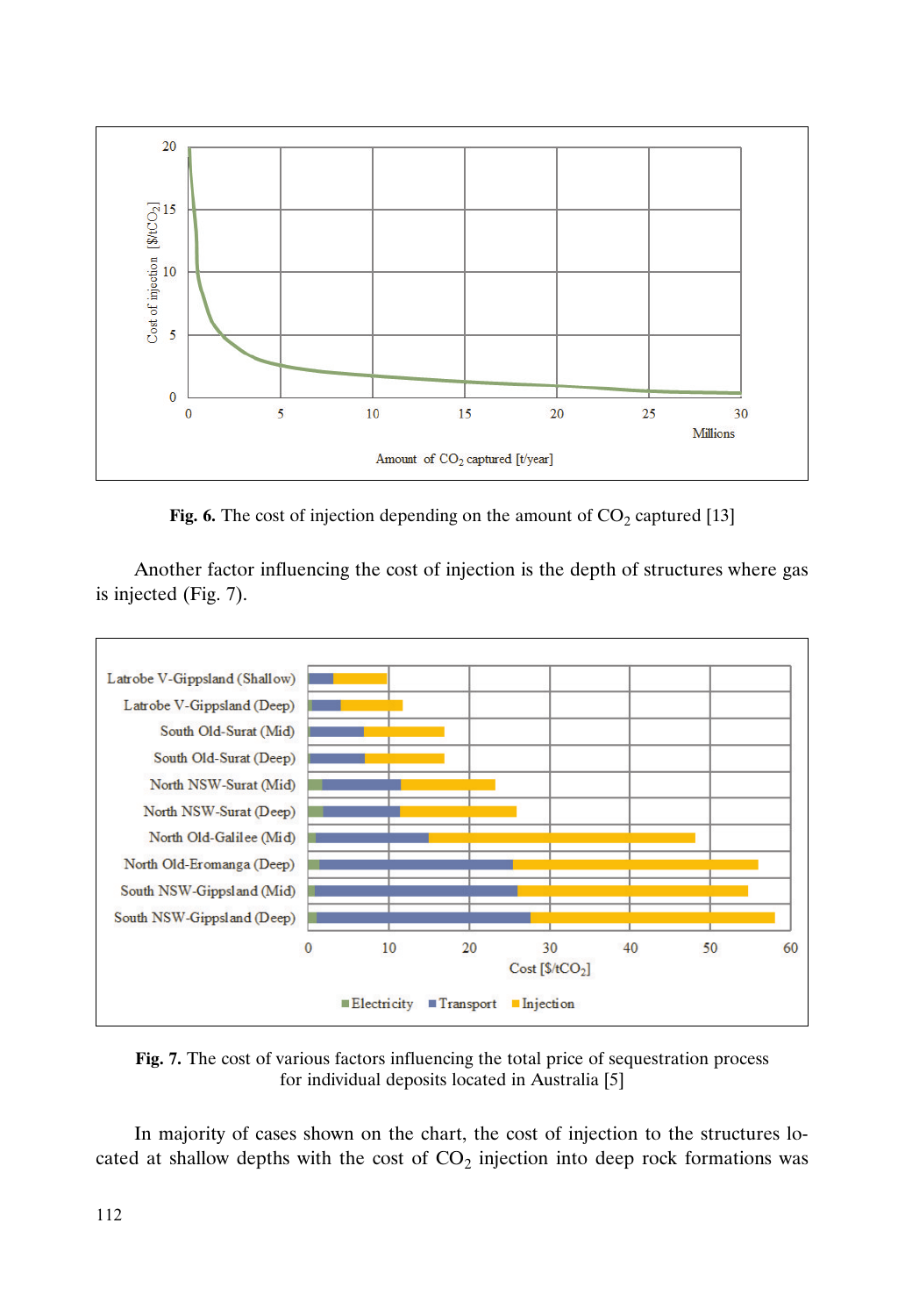compared. The cost ranges from few to several dollars, which means that depending on factors such as depth or type of rock formation it may sharply change [18]. Usually, the costs of injection include costs associated with the monitoring of the injected gas in order to avoid unwanted migration. This process is required for the storage of gas in underground rock formations, and its cost is relatively small and amounts to about  $0.2$  \$/tCO<sub>2</sub> [3, 21].

Other cost is typical for the storage of carbon dioxide under the seabed. In this case, the main determining factor for injection is the distance that must be overcame by a ship or the location of the pipeline on the seabed. The cost is approx. 14  $\frac{4}{\sqrt{2}}$  for the ship, which must cover a distance of every 100 km and a 16  $\frac{16}{2}$  for the pipeline with a length of 500 km [13].

## **6. SUMMARY**

Carbon sequestration is a multi-level and costly process. The share costs of various stages that influence this process, based on the example of projects carried out in the United States, is shown in Figure 8.



**Fig. 8.** Influence of the cost of individual factors of sequestration process on its expense [6]

The separation and capturing of  $CO<sub>2</sub>$  is the most expensive step in the process of geological sequestration, and its cost is from 50 to  $75\%$  of the total cost of underground  $CO<sub>2</sub>$  storage, wherein varies considerably depending on the type of emitter, a technology in which  $CO<sub>2</sub>$  is formed and separation method.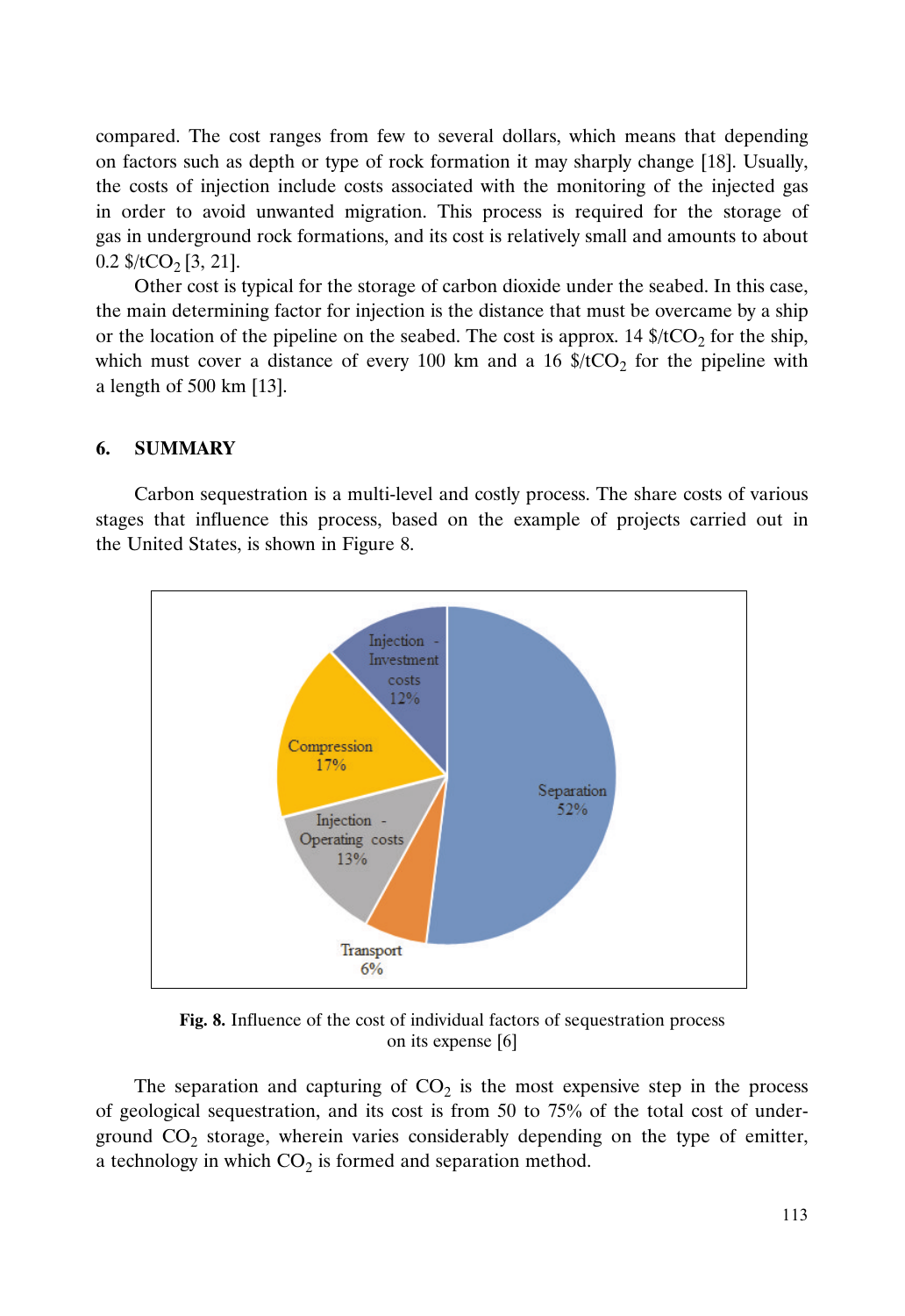The next stage, which has a significant impact on the cost of sequestration is transport of  $CO<sub>2</sub>$ . The cost of providing gas to the site depends on many factors, such as: distance, means of transport, the number of transported medium, terrain and infrastructure on the path of the pipeline as well as regulations and specifications. Transport costs along with compression for projects carried out in the US represent on average 23 of the costs of sequestration.

Accordingly, the important issue is also a proper choice of  $CO<sub>2</sub>$  emitter, as in the case of badly selected gas source, it may too much influence the cost of the process sequestration. When selecting the emitter of carbon dioxide, should be taken into account factors such as the amount of gas produced and its concentration in the exhaust gas, the location of the emitter (the distance from the target site injection of gas) and the composition of exhaust gases.

The last stage, which is discussed in the article is injection and monitoring. The following factors influence the cost of carbon dioxide injection: location of injection well, depth of storage structure, reservoir characteristics, environmental conditions, injection rate and the total amount of  $CO<sub>2</sub>$  to be injected.

In summary, the geological sequestration is an expensive undertaking, which may considerably affect the economic efficiency of technological processes, which result in generated carbon dioxide. It is difficult, therefore, to count on a positive attitude of emitters, unless the implementation of projects of this type will be forced on them by a system of fees, penalties and limits associated with the issue or be encouraged by the system of subsidy and incentives.

One of the ways for cost-effective carbon sequestration is to combine it with advanced methods of oil extraction where injected  $CO<sub>2</sub>$  allows for a significant increase in exhaustion coefficient of the deposit, and additional income from oil extraction allows to finance the process of sequestration.

## **REFERENCES**

- [1] Benson S. M., Berkeley L.: *Monitoring carbon dioxide sequestration in deep geological formations for inventory verification and carbon credits*. Society of Petroleum Engineers, 2006.
- [2] Bode S., Jung M.: *Carbon dioxide capture and storage liability for non-permanence under the UNFCCC*. Int Environ Agreements, 2006.
- [3] Bruce B.: *Clean coal engineering technology (Chapter 10. CO<sub>2</sub> Capture and Storage).* Elsevier, 2011, pp. 485–509.
- [4] Burton M., Bryant S. L.: *Eliminating buoyant migration of sequestered CO<sub>2</sub> through surface dissolution: Implementation costs and technical challenges.* Society of Petroleum Engineers, 2007.
- [5] Cinar Y., Allinson W.G., Neal P.R., Hou W.: *Cost of CO2 transport and injection in Australia.* Society of Petroleum Engineers, 2010.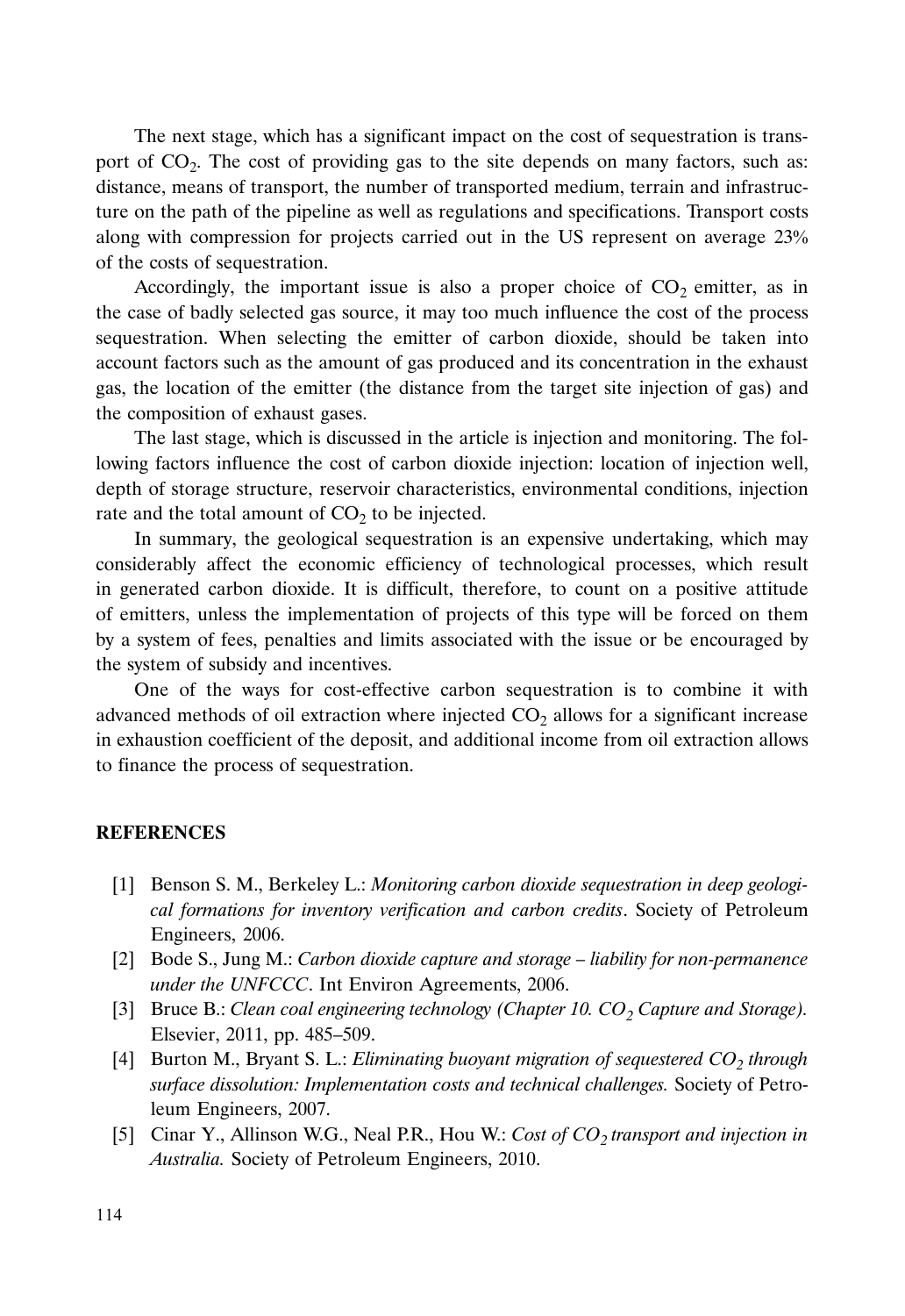- [6] Damena K., Bergenb A. F., Galec J., Lysend E.: *Identification of early opportunities for CO<sub>2</sub> sequestration – worldwide screening for CO<sub>2</sub>-EOR and CO<sub>2</sub> ECBM projects.* Energy, 2005.
- [7] Dubiński J., Wachowicz J., Koteras A.: *Podziemne składowanie dwutlenku węgla – możliwości wykorzystania technologii CCS w polskich uwarunkowaniach.* Główny Instytut Górnictwa, 2010.
- [8] Gaspar A.T.F.S., Lima G.A.C., Suslick S.B.: *CO<sub>2</sub> capture and storage in mature oil reservoir: Physical description, EOR and economic valuation of a case of a Brazilian mature field.* Society of Petroleum Engineers*,* 2005.
- [9] Gaspar A.T.F.S., Suslick S.B., Ferreira D.F., Lima G.A.C.: *Economic evaluation of oil production project with EOR: CO<sub>2</sub> sequestration in depleted oil field, Society* of Petroleum Engineers, 2005.
- [10] Gaspar A.T.F.S., Suslick S.B., Ferreira D.F., Lima G.A.C.: *Enhanced Oil Recovery* with CO<sub>2</sub> Sequestration: A Feasibility Study of a Brazilian Mature Oilfield. Society of Petroleum Engineers, 2005.
- [11] Gurjar B.R., Ojha C.S.P., Surampalli R., Zhang T.C., Walvekar P.P.: *Carbon capture and storage: An overview.* American Society of Civil Engineers, 2015.
- [12] Han F.X., Lindner J.S., Wang C.: *Making carbon sequestration a paying proposition.* Springer, 2007.
- [13] Hasan M.M.F., First E.L., Boukouvala F., Floudas C.A.: *A multi-scale framework for CO2 capture, utilization, and sequestration: CCUS and CCU.* Computers and Chemical Engineering, 2015.
- [14] Herzog H., Golomb D.: *Carbon capture and storage from fossil fuel use.* Massachusetts Institute of Technology Cambridge, 2004.
- [15] Holloway S.: *Sequestration the underground storage of carbon dioxide.* British Geological Survey, 2008.
- [16] Johnsson F., Kjarstad J., Odenberger M.: The importance of CO<sub>2</sub> capture and sto*rage – A geopolitical discussion.* Thermal Science, 2012.
- [17] Kang K., Seo Y., Chang D., Kang S.G., Huh C.: *Estimation of co<sub>2</sub> transport costs in south Korea using a techno-economic model.* Energies, 2015.
- [18] Kapteijn P., Oil M., Kutscha E., Perron J., Cordova R.: *A breakthrough oxy-fuel technology for cost-effective CO<sub>2</sub> enhanced oil recovery*. Society of Petroleum Engineers, 2012.
- [19] Mogbo O.: *CO2 EOR and sequestration in a depleted gas-condensate reservoir UKNS case study.* Society of Petroleum Engineers, 2011.
- [20] Nguyen D.N.: *Carbon dioxide geological sequestration: Technical and economic reviews.* Society of Petroleum Engineers, 2003.
- [21] Ogden J., Johnson N.: *Techno-economic analysis and modeling of carbon dioxide CO2 capture and storage CCS technologies,* University of California, 2011.
- [22] Stopa J., Kosowski P.: *Wpływ sekwestracji geologicznej na koszty wytwarzania energii w elektrowniach węglowych i gazowych*. Polityka Energetyczna, 2005.